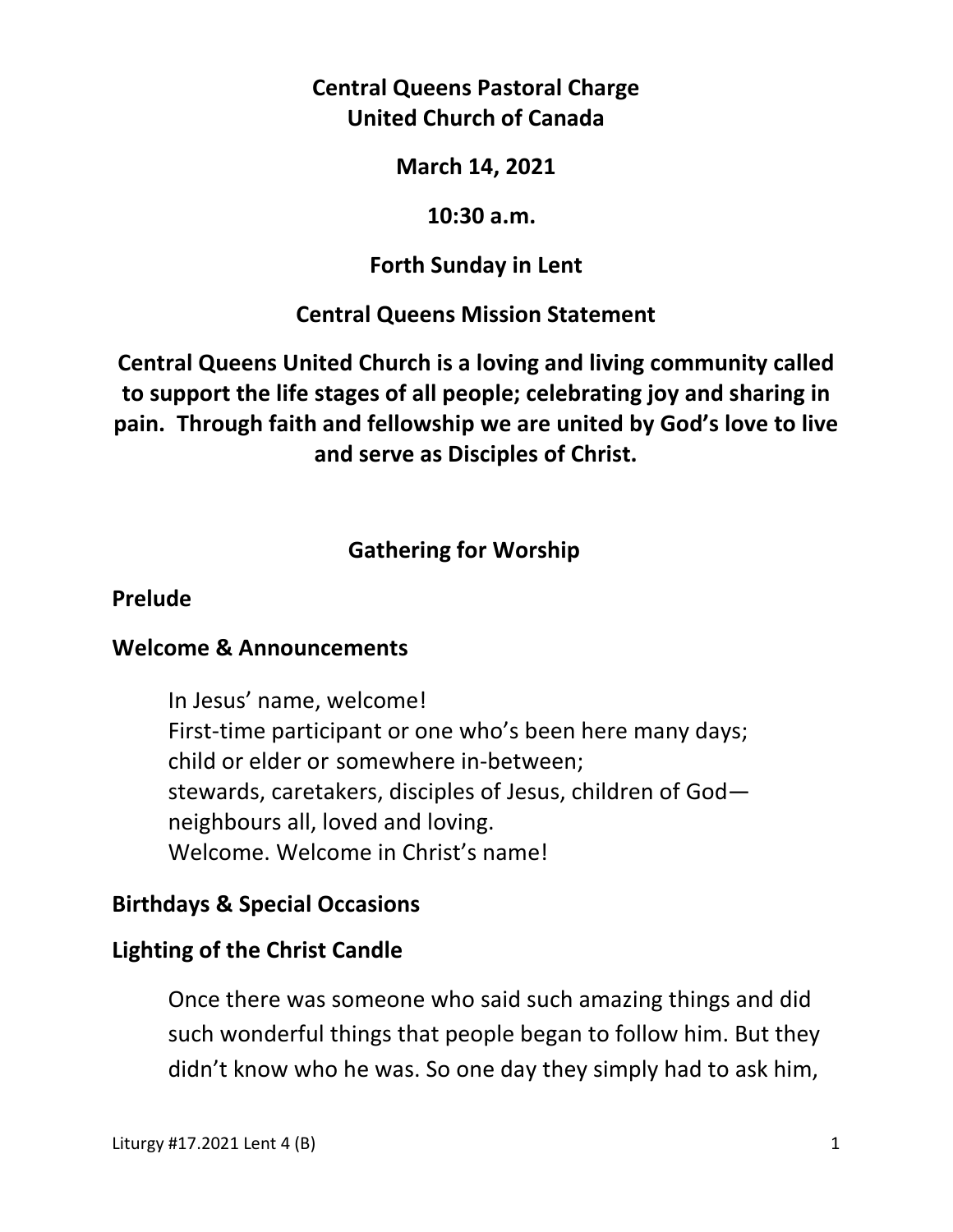"Who are you?" He replied, "I am the Light."

### **Quiet Preparation for Worship**

#### **Bible Presentation**

**\*Introit** "Come All You People" MV #2X2

### **\*Call to Worship**

Give thanks to the Most Holy, for God is good;  **God's steadfast love endures forever.** 

 God gathers God's people from the east and from the west, from the north and from the south.

 **Let us thank God for such all-embracing love.** 

 Let us praise God for God's wonderful works to humankind.  **We will worship God with thanksgiving and tell of God's deeds with songs of joy.** 

| *Hymn | "Open My Eyes, That I May See" | VU #371 |
|-------|--------------------------------|---------|
|       |                                |         |

# **Prayer of Approach**

 **Gracious God, great and wonderful are your works! Your steadfast love is everlasting. You have come among us in Christ Jesus to save us. Where there is darkness, you bring light. Where there is sadness, you speak words of hope. Where there is despair, you bring new possibilities. You bring healing for the sick, and forgiveness for the sinner. You bring justice for the oppressed, speaking truth instead of lies. Stir us with your Spirit, O God, in this time of worship.**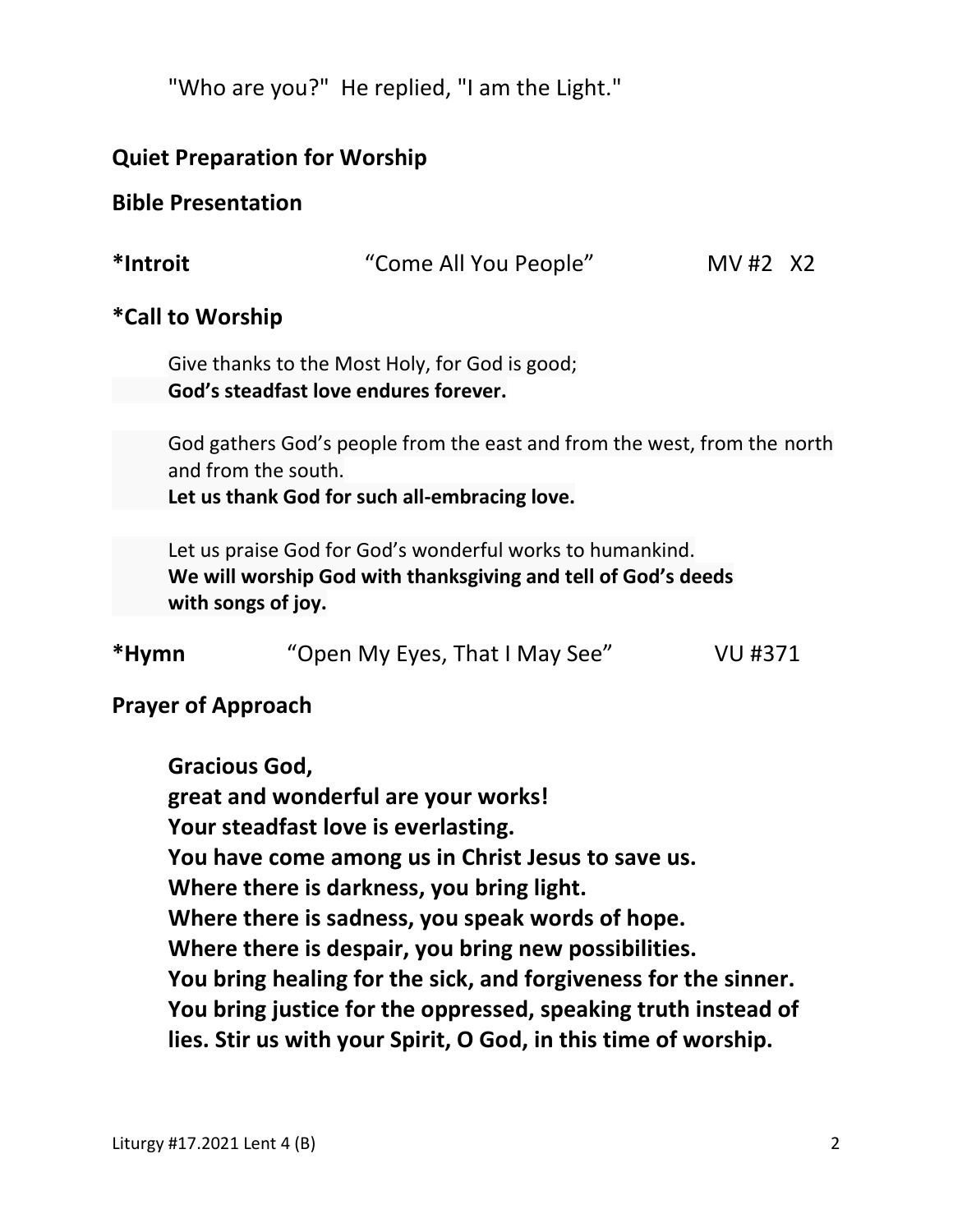**Awaken our joy and reverence as we offer you our songs, our silence, our prayers and praises, for you are our God, Creator, Redeemer and Holy Spirit.** 

With Jesus, we share in the ancient prayer…

### **Lord's Prayer**

**Our Father, who art in heaven, hallowed be thy name. Thy Kingdom come, thy will be done on earth, as it is in heaven. Give us this day our daily bread; and forgive us our trespasses, as we forgive those who trespass against us; and lead us not into temptation, but deliver us from evil. For thine is the kingdom, the power, and the glory, for ever and ever. Amen.** 

**Psalm 107:1–3, 17–22** VU # 831 Parts One and Two

| <b>Hymn</b>                 | "Jesus Bids Us Shine" | VU #585 vv. 1, 2 |  |  |
|-----------------------------|-----------------------|------------------|--|--|
| <b>All God's Children</b>   |                       |                  |  |  |
| <b>Hymn</b>                 | "Jesus Bids Us Shine  | VU #585 v.3      |  |  |
| <b>Prayer of Confession</b> |                       |                  |  |  |

 O God of Comfort and God of Challenge, we come to you this morning the way the Israelites did,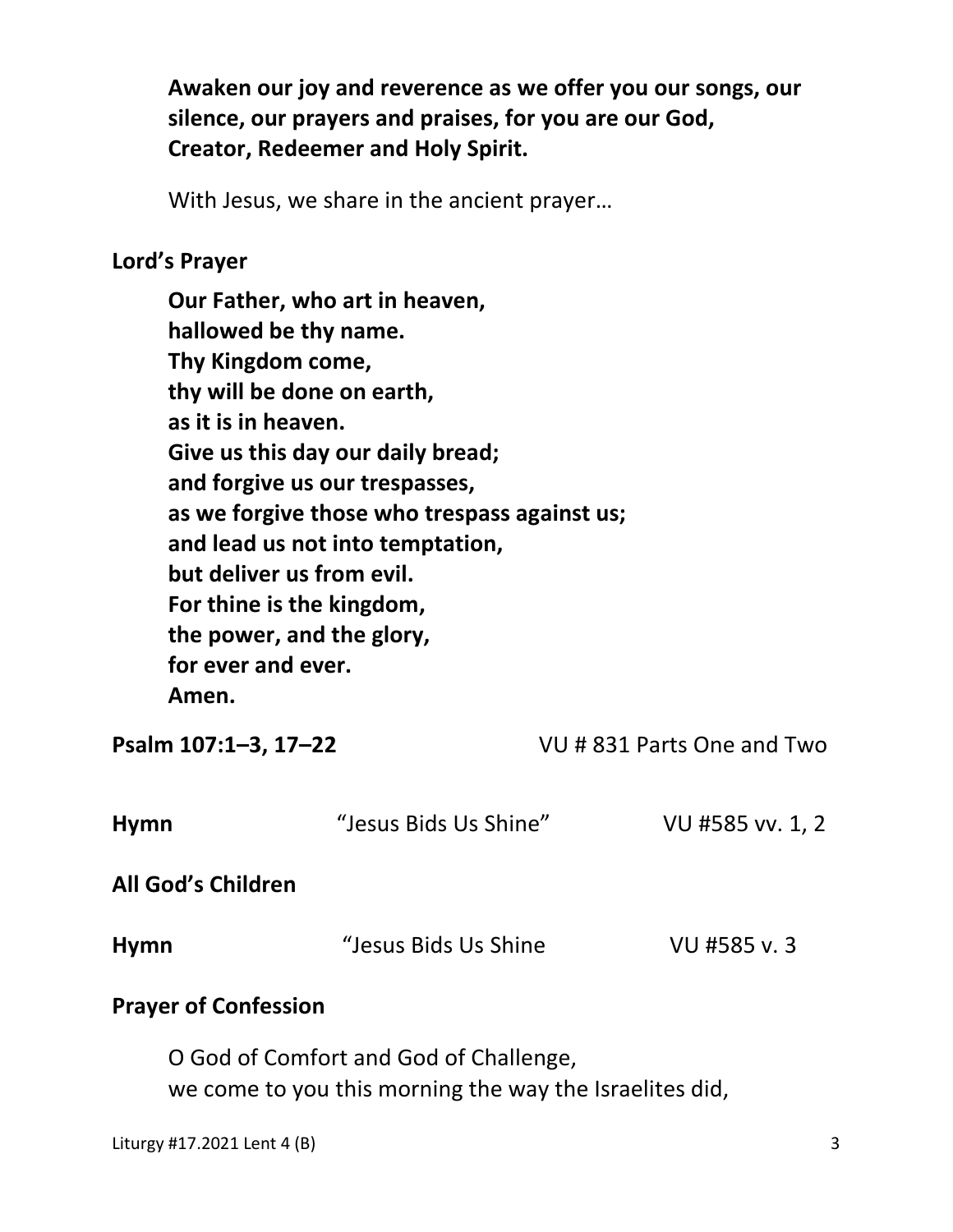full of complaints and dissatisfaction.

 Nothing is enough; we do not recognize your blessing at work in our day to day lives.

# **Forgive us.**

 **In our complaints, challenge us as you did the Israelites, to consider the bigger picture of oppression, injustice, and inequality around us.** 

 **Forgive us when we close our eyes for fear of what you might show us; Lift up loving and compassionate leaders to open our eyes until we see what you see in our world.**

 *Moment of Silence* 

# **Kyrie**

# **Assurance of God's Love**

We are blessed because God's image resides deep within each of us. So return God's blessing by the way we love others.

# **Presentation of Our Gifts**

# **Offertory Invitation**

 Consider the steadfast love of God in every breath you breathe. May that steadfast love inspire you to give generously. so that we may live into God's Reign of peace and compassion through the offerings of our own church. We are invited to give as we are able, to give as we have been called.

Liturgy #17.2021 Lent 4 (B) 4 **Offertory** "Your Work, O God, Needs Many Hands" VU #537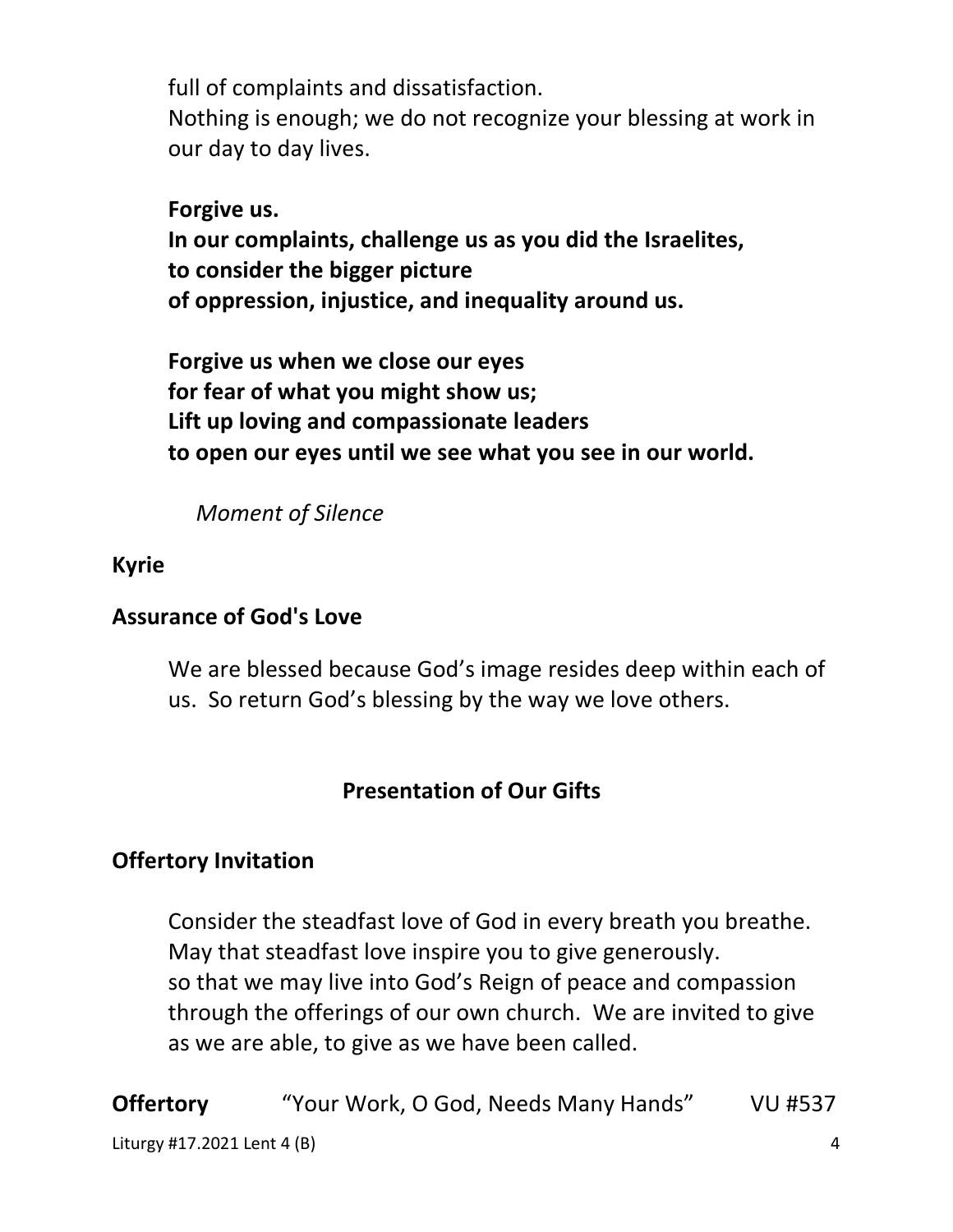# **\*Presentation of Offering**

# **\*Offertory Prayer**

 **O Generous One, we give thanks to you for your steadfast love that endures forever. May these gifts be used to feed the hunger and satisfy the thirst of all those you love throughout your creation. Amen.** 

# **Listening for the Word**

# **Sacred Readings**

# **Numbers 21:4–9**

 From Mount Hor they set out by the way to the Sea of Reeds, to go around the land of Edom; but the people became impatient on the way. The people spoke against God and against Moses, "Why have you brought us up out of Egypt to die in the wilderness? For there is no food and no water, and we detest this miserable food." Then the LORD sent poisonous serpents among the people, and they bit the people, so that many Israelites died. The people came to Moses and said, "We have sinned by speaking against the LORD and against you; pray to the LORD to take away the serpents from us." So Moses prayed for the people. And the LORD said to Moses, "Make a poisonous serpent, and set it on a pole; and everyone who is bitten shall look at it and live." So Moses made a serpent of bronze, and put it upon a pole; and whenever a serpent bit someone, that person would look at the serpent of bronze and live.

# **John 3:14–21**

And just as Moses lifted up the serpent in the wilderness, so must the Son of Man be lifted up, that whoever believes in him may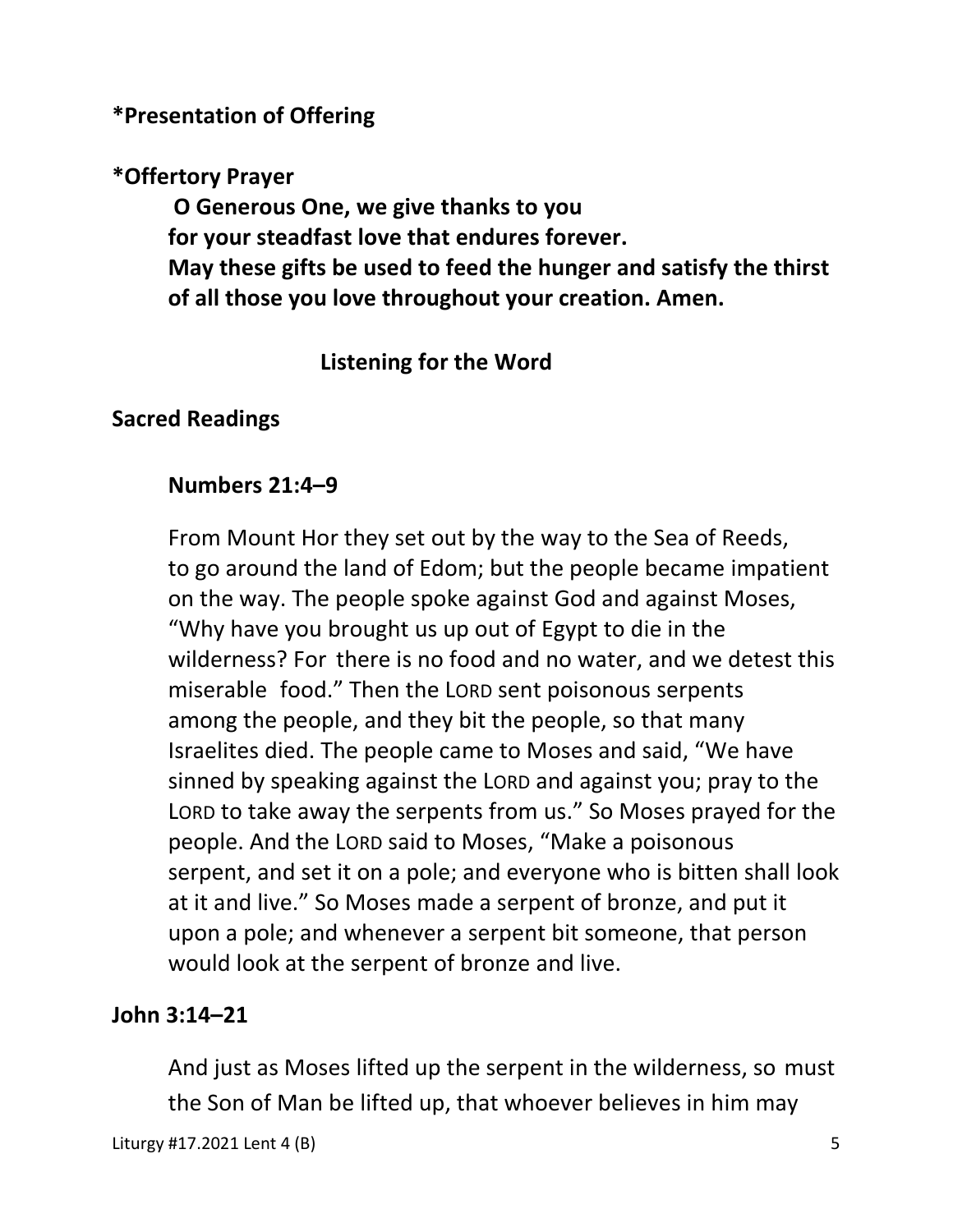have eternal life. "For God so loved the world that he gave his only Son, so that everyone who believes in him may not perish but may have eternal life. "Indeed, God did not send the Son into the world to condemn the world, but in order that the world might be saved through him. Those who believe in him are not condemned; but those who do not believe are condemned already, because they have not believed in the name of the only Son of God. And this is the judgment, that the light has come into the world, and people loved darkness rather than light because their deeds were evil. For all who do evil hate the light and do not come to the light, so that their deeds may not be exposed. But those who do what is true come to the light, so that it may be clearly seen that their deeds have been done in God."

### **Anthem**

#### **Sermon**

# **Responding to the Word**

### **Pastoral Prayer**

Generous and gracious God,

 with your great mercy, you have made us alive together in Christ. By your grace you open up new possibilities for us, you have shown us immeasurable riches through your love for us, and we offer you our deepest gratitude, now and always. We pray that each person will know the fullness of your gifts in ways that touch their deepest needs.

 We pray for those dear to us and all those we've come to lean on in the months of the pandemic…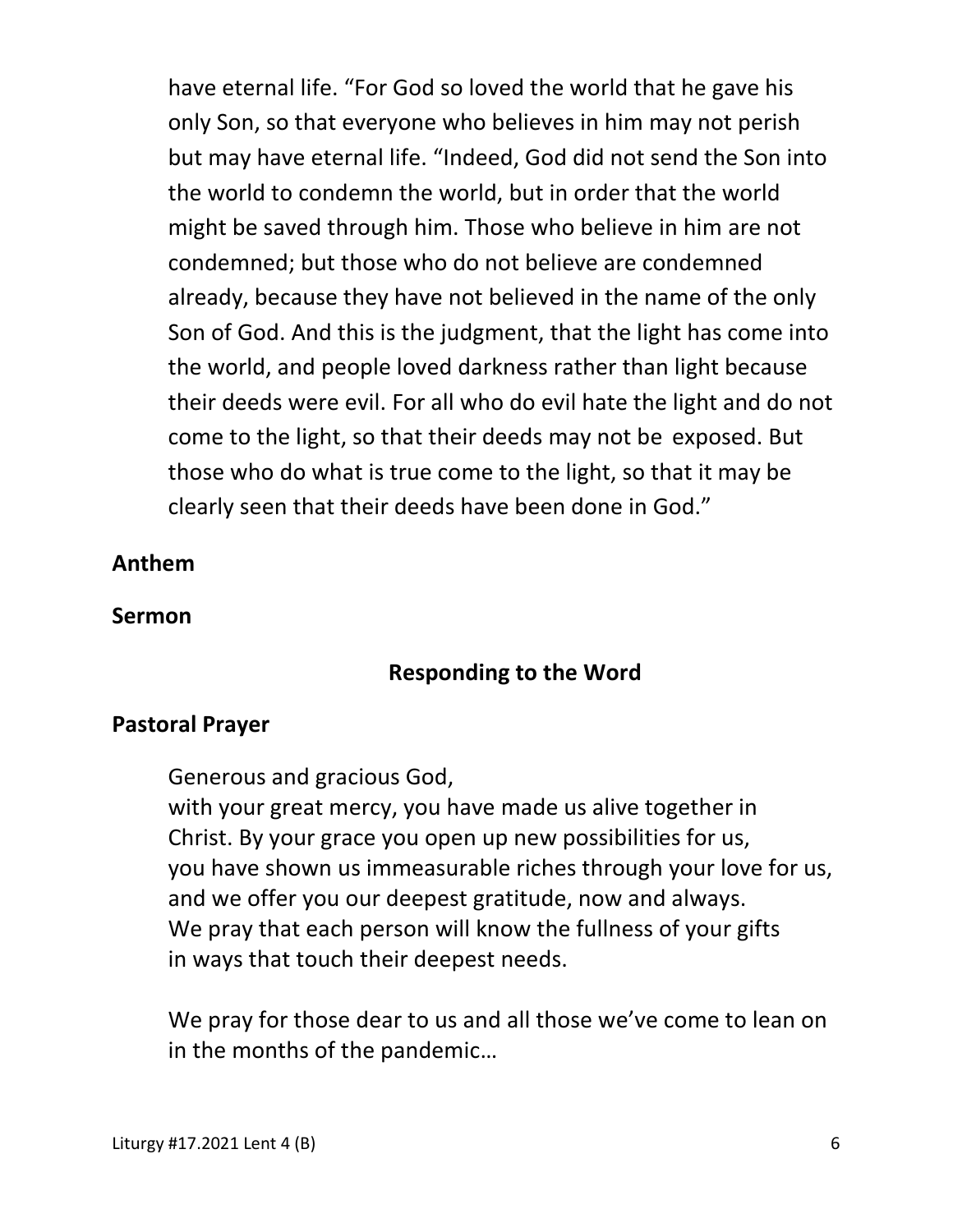We pray for those who are struggling in isolation or frustration... for all those who experience illness or pain in body, mind or spirit…

 for all who have lost someone or something central to their lives and have to cope with grief and loss…

May all these, your children, know your love.

We pray for peace and safety in the world…

 for countries struggling to care for their citizens and to rebuild their economies…

 for all who do not receive the respect and consideration they deserve…

for all those persecuted for their faith or their views…

 for all who are disenfranchised and long to live in freedom… May all these, your children, know your grace and mercy.

 We pray for your church around the world and for the congregations we know…

 for the work of the church across Canada and the faithful ministries they lead in this time of working at a distance…

 for the learning we have gained in outreach during the pandemic and all who have connected to your church in new ways…

May your church in all its many expressions know your love.

We pray for the concerns on our hearts this day,